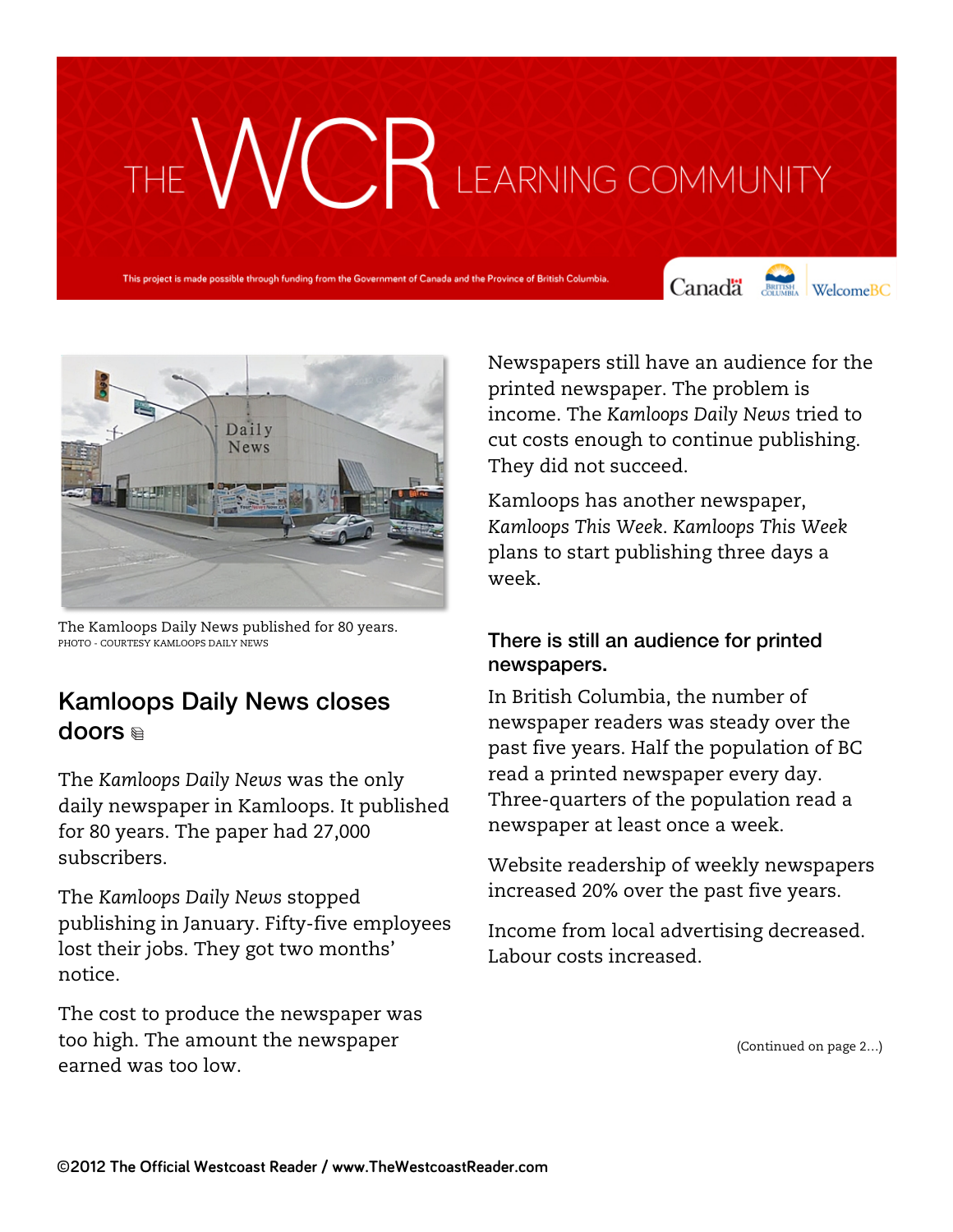

#### (…Continued from page 1)



The Kamloops Daily News flows off the press. PHOTO - PHIL CARPENTER / POSTMEDIA NEWS

"All newspaper companies are struggling. The world has changed. Consumers have changed. Technology has changed, but you still have readers. Isn't that the bottom-line? The audience is there."

There are other daily newspapers in BC. Twenty-one English language newspapers are published. These include the *Alaska Highway News* in Fort St. John and *The Vancouver Sun*.

### Links

Go to *The Westcoast Reader* website for links to more information and videos.

*www.thewestcoastreader.com*

#### Answer key

- 1. sad
- 2. increased
- 3. cold
- 4. up
- 5. low
- 6. in
- 7. stopped

Adapted from *The Vancouver Sun*

(Continued on page 3…)